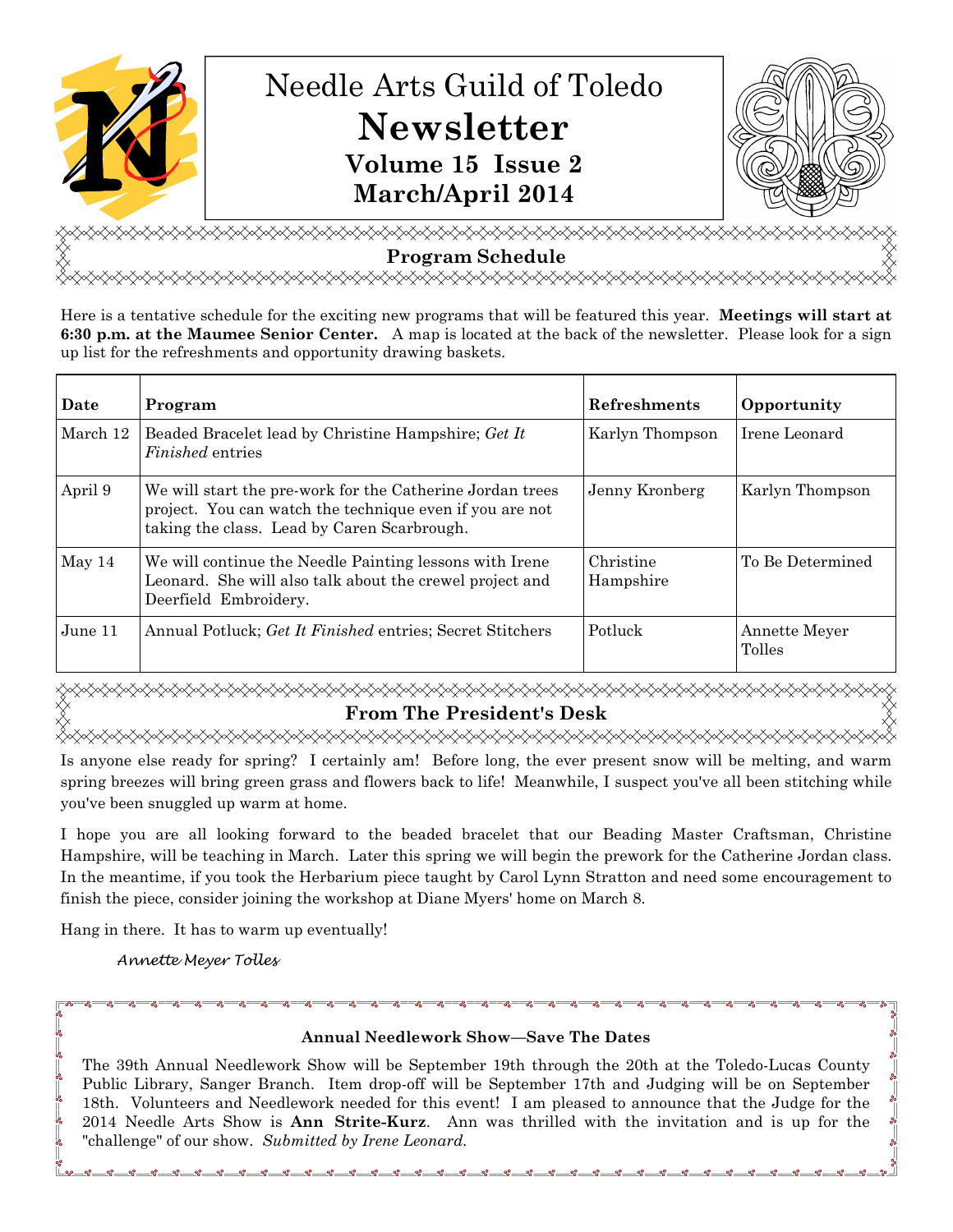

Here is a list of events besides our monthly meetings that you may find interesting. Further info may be obtained from the EGA (www.egausa.org) or GLR (www.ega-glr.org) websites.

#### **Dates Event Information**

- $04/13/14 -$ 04/17/14 *GLR Seminar* - "A Grand Time for Stitching" Hosted by: Greater Grand Rapids Chapter. Location: Amway Grand Hotel, Grand Rapids, MI.
- 08/08/14 ― 08/10/14 *Columbus Summer Party 2014* - "Ladybug, Ladybug, Stitch Away Home" will be held be held in Columbus, Ohio. Contact Debbie Maher 740-747-2395. Visit the GLR website for links to more information and registration.
- 09/20/14 *GLR Fall Meeting* The meeting will be held at the Indianapolis Marriot East, 7202 E. 21st St, Indianapolis, IN 46219.
- $10/18/14 -$ 10/24/14 *EGA Seminar* - "Dreams and Legends" Hosted by the Pacific Southwest Region. Location: Phoenix, AZ. Visit the EGA website for more information.

\*\*\*\*\*\*\*\*\*\*\*\*\*\*\*

\*\*\*\*\*\*\*\*\*\*\*\*\*

View details of the projects and events in the Calendar at www.ega-glr.org or www.egausa.org Follow links on these pages as needed to locate registration forms and visit chapter websites to view color photos.

#### **Stitch-In**

The first Thursday of the month we meet at Timeless Stitches in Tecumseh starting around 11:30am, winter weather permitting. On the third Thursday of the month, we meet at Something Extra 2214 Tedrow in Toledo. The shop opens at noon. The fourth Thursday of the month we meet at Yarn Envy, 4570 Sterns Road. Other weeks, the locations change. Call Katherine Thompson or email Diane Myers for more information.

> **Visit NAGT online at http://www.needle-arts-toledo.org**

**For the Newsletter, visit http://www.needle-arts-toledo.org/private/news.htm** 



#### **Program and Education Notes**

**March:** Prior to the meeting, please review the instructions for the beaded bracelet, "Links to..." by Karla Gee, you received as part of your subscription to EGA's Designers Across America Series. Bring your questions to the meeting. I will be providing supplemental notes which may or may not answer your questions. If at all possible, work steps one through seven as diagramed on pages three and four of the instructions. You can use practice beads if you like. I will demonstrate a method of continuing the rectangle so that you do not have to join two sections. Using this method you will only have two thread tails to work into each rectangle instead of four. If you have your practice piece with you, you can follow along with me. As I stated at the February meeting, if you are unable to find the small 15◦ Miyuki seed beads in your color choice, do not worry, my notes will give you an alternative layout using the Delicas. *Submitted by Christine Hampshire.*

**Needle-painting Project:** I still have 4 pieces of fabric left and a handout for this project. This is an ongoing project that we will be working on and discussing throughout the year. The cost of this project is a donation to the guild. Please see me at the March meeting if you need fabric. *Submitted by Irene Leonard.* 

**NAGT Spring Seminar:** Details of the Catherine Jordan classes, "A Dyeing Day", Saturday, May 24, 2014 and "Contemporary Drawn Thread Trees" on Sunday, May 25, 2014 can be found in our two previous newsletters. **The cut-off date for signing up for the Catherine Jordan classes is March 31.** You may take both classes or either one alone. Catherine will send the kits for the pre-work in April. She says it will take 4-8 hours depending on how comfortable the stitcher is with cutting and withdrawing threads. *Submitted by Caren Scarbrough.*

**International Traveling Teacher:** I think it is almost unanimous that we participate in the International Teacher Tour this fall. The teachers and projects are excellent. We had a "primary" election at the February meeting to vote on the projects we most wanted to take. A biography of each teacher and the available projects is on the EGA website.

The leaders are currently Tanja Berlin and the four goldwork pieces. Each student can pick the one they want to do. Allison Cole and the Rambling Clematis, and Jane Nicholas with Crocus, Clover and Jewel Beetle.

In March we will vote again. Those listed are just the top 3, we will have some other choices from each teacher. *Submitted by Caren Scarbrough.*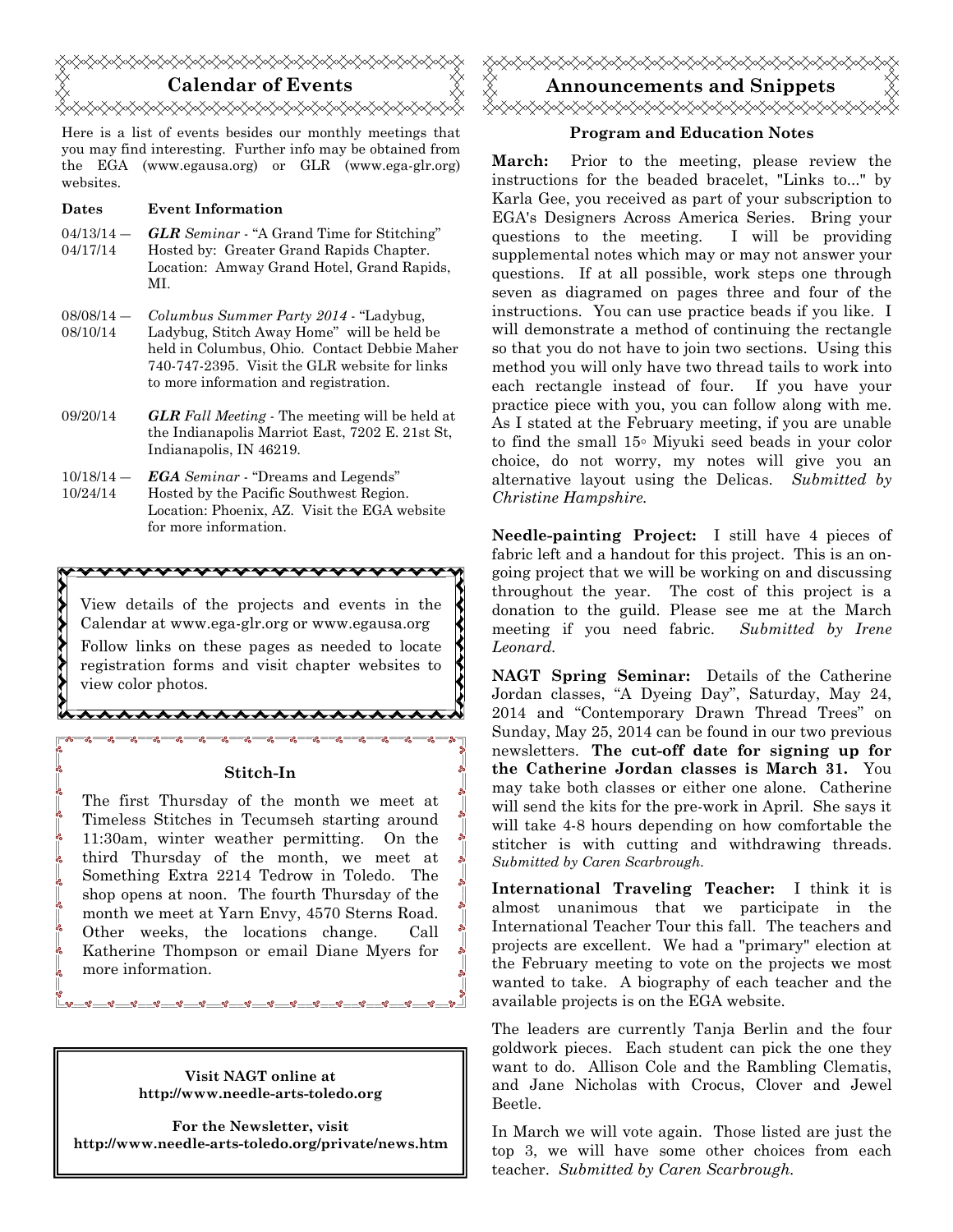

#### **Welcome New Members**

Susan Schooner became a new member of EGA and member of our guild at the December meeting. You may remember her name from our annual show at Sanger Library. She received a first place ribbon in the Counted Thread category for her English Garden Sampler. Susan also was the recipient of our new ribbon for First Time Entrant. She is a big fan of designer Teresa Wentzler.

We also welcome Allene Hooper, Jean Ferguson, and Betty Przepiora. They are plural members with primary membership in the guild with Beth Thompson. Another new member is Jane Ellen Balzuweit. You know Jane Ellen as a teacher at our Ohio State Day class. Or maybe you were fortunate enough to take her class a few years back when Caren Scarbrough was high bidder on a Jane Ellen class at the EGA auction. Or maybe you have taken her pulled work classes at regional or national seminars or with the Shining Needle Society. We welcome all of these new members and look forward to meeting them. *Submitted by Diane Myers.*

#### **Membership Dues**

Membership dues are coming up. The cost this year is \$52, same as 2013. The breakdown is: EGA (national) \$39, GLR (regional) \$3 and NAGT (chapter) \$10. You will continue to receive the Needle Arts magazine quarterly and enjoy the benefits of membership in our active guild along with opportunities for seminars and classes. Checks made out to NAGT for \$52 can be given to Diane Myers at the April or May meeting or received through the mail by May 27 to Diane Myers, 22045 W. River Rd., Grand Rapids, OH 43522. If you are a plural member outside of the Great Lakes Region your dues are \$13 and if you are a plural member within the region your dues are \$10. These are also due by May 27. *Submitted by Diane Myers.*



*Photo by S. Pellitieri* 

#### **Herbarium Sheet Workshop**

Did you take the Herbarium Sheet class with Carol Lynn Stratton last spring? Did you take the project home and put it away and forget about it? Or did you do the blackwork and get stuck on the Hardanger? Did you do all of the stitching and now aren't sure how to cut out or attach the blanket stitch pieces? Or are you ready to color the leaves? On Saturday, March 8, from 1:00 p.m. – 4:30 p.m. you are invited to Diane Myers' house for a workshop to help you through the next step on your project. We'll help each other. There will be places for you to work on stitching or coloring or putting it together. If you have finished your piece, please bring it and give some helpful hints to those of us still trying to finish. (I would love to have this finished before I take the spring classes with Catherine Jordan.) If you have finished the stitching and need to put it all together, you can do that here, too. My address is 22045 W. River Road (State Route 65), Grand Rapids, Ohio. Carpool, if you can. With all of the snow piled up around my driveway, parking is more limited than usual. *Submitted by Diane Myers.*

Email: jrmyers@roadrunner.com

#### **Recipe Tip**

To bakers who use cake mixes: You probably have noticed your groceries are shrinking in size while the price stays the same or gets bigger. Old recipes that used 18.25 ounce cake mixes may get thrown off by the new 15.25 ounce packages. The following is a recipe fix from The Blade newspaper column "Coupon Queen" by Jill Cataldo. It is to "upsize" the smaller cake mixes to the 18.25 ounce size. Keep a batch of this in a jar and use when needed. *Submitted by Ann Rorarius.*

Three-Ounce Cake Mix "Upsizer"

 1 1/2 cups all-purpose flour 1 cup sugar 2 tsp. baking powder 1/4 tsp. baking soda

 Add 3 ounces (6 tablespoons) to your mix to raise a 15.25 oz. mix to a 18.25 oz mix in your favorite recipe instead of trying to rework the proportions to the smaller box size. For more information and other tips, visit jillcataldo.com.

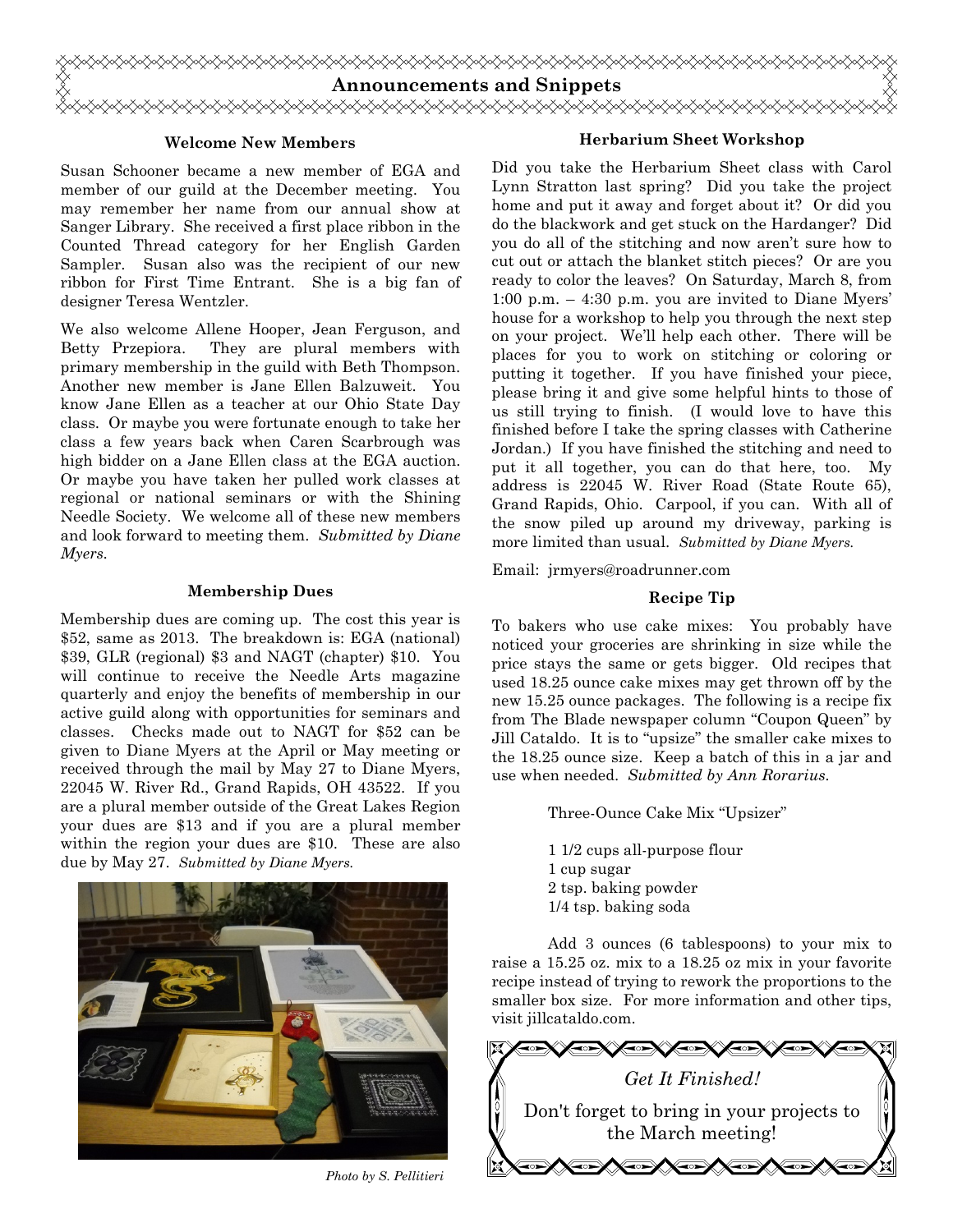

An enormous thank you to everyone who participated in the Kissing Pillow Project. On Saturday, February 1st, at the Perrysburg Holiday Inn French Quarter, 826 completed Kissing Pillows were presented for distribution at the Yellow Ribbon Event for the 304th Engineer Company. I was invited to explain their purpose to the assembly. After my presentation, both the guild and Christ Dunberger American Legion Auxiliary Unit 537 (our partner in this project) were presented with certificates of appreciation which state in part "Your contributions were invaluable to our Soldiers and their family members." *Submitted by Christine Hampshire.* 

During breaks and after the event, the soldiers and their family members selected pillows. NAGT members Annette Tolles, Barbara Hoyer and Katherine Thompson along with Auxiliary President Jodie McAvoy and Chaplain Barbara Cech assisted me in helping the families with selection and offered further explanation where needed. As not every service and family member was able to be present on Saturday, the remainder of the pillows along with a copy of my explanation were left in the care of Captain Timothy Welbaum to be read at duplicate events and available for selection again on February 2nd in Perrysburg for the 304th and on the 8th and 9th in Southern Ohio for the 961st Engineer Company. Both Companies are part of the 416th Theater Engineer Command (TEC). These fine young men and women will be serving shortly in Kuwait and Afghanistan. Please keep them in your prayers.

For this year's outreach project we are making bookmarks to be presented to Sanger Library at the time of our annual show in September. As such, your finished bookmarks needs to be turned in at the September NAGT meeting. This is a great opportunity to use stash items and your favorite technique to create a bookmark. Use any craft form you like and make it in any size. Have no idea what to make, check out these free patterns: http://worldaccordingtoagi.blogspot.com/2011/04/two-cross-stitch-bookmark-patterns.html

http://www.rucniprace.cz/free-cross-stitch/bookmarks-cross-stitch.php

http://crossstitch.about.com/od/specialtystitchpatterns/ig/Band-Sampler-Bookmark-Chart/

http://www.toyknittingpatterns.com/products/all-patterns/free-bookmark-patterns/



Helping Soldiers select Kissing pillows. *Photo by David Hampshire.*



Left to right: Katherine Thompson, Barbara Hoyer, Annette Tolles, Cpt. Timothy Welbaum, Auxiliary President Jodie McAvoy, Christine Hampshire. *Photo by David Hampshire.*

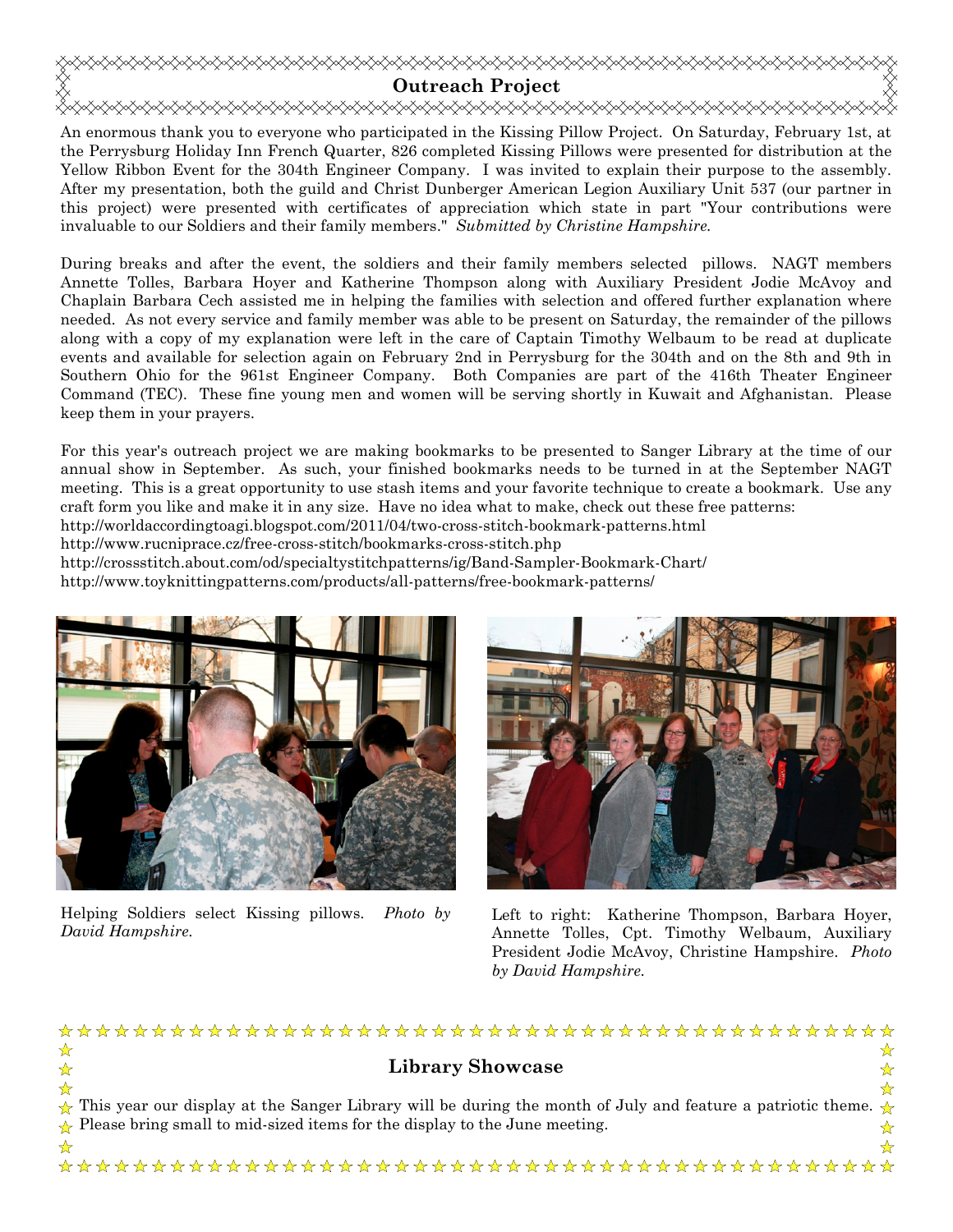*The NAGT Newsletter* is published six times per year (January, March, May, July, September, and November) by the Needle Arts Guild of Toledo (NAGT) chapter, The Embroiderers' Guild of America, Inc. The Editor welcomes comments, input, and story items. Please send them to the editor by the 25th of the month preceding publication.

Editor: Susan Pellitieri; 703 Butterfield Dr; Toledo, Ohio 43615, Phone: 419-382-1329, E-mail: NeedleArtsToledo@aol.com

EGA chapter newsletters may copy material contained in this publication except items which are noted and marked as copyrighted. Please credit this Chapter when due.

**MEMBERSHIP** in the Needle Arts Guild of Toledo is open to all embroiderers. New and renewing dues payments should be sent to: Diane Myers, 22045 W. River Road, Grand Rapids, Ohio 43522

**ANNUAL DUES** - NAGT annual dues of **\$52** include: **Dues - Local chapter** 

- Bimonthly NAGT chapter newsletter
- Chapter meetings and programs
- Local chapter lending library
- Group correspondence course (additional fee required)
- **Dues Great Lakes Region (GLR)**
- GLR seminar (additional fee required)

**Dues - The Embroiderers' Guild of America, Inc. (EGA)** 

- Subscription to quarterly magazine, Needle Arts
- Individual correspondence courses for a fee
- National seminars for a fee

Members can attend optional local Chapter workshops presented by teachers contracted by the Chapter and paid for by workshop participants.

**MEETING CANCELLATION:** Monthly meetings are cancelled due to bad weather if the Toledo Public schools are closed. Tune into AM 1370 News radio in Toledo for school closings.

**GUESTS** are welcome at all meetings and may attend two meetings before being asked to join.

**NAME TAGS** must be worn at all meetings or pay a 25¢ fine. The fines collected go to general funds to help cover expenses.

**MEETINGS** are on the 2nd Wednesday of the month at 6:30pm in the Maumee Senior Center, 2430 Detroit Ave., Maumee OH 43537. The Google Map below labels Rte. 25/24 as S. Detroit Ave. south of <del></del> **NAGT Officers and Board Members**  

**President** Annette Meyer Tolles 419-283-8746 nettie@buckeye-express.com

**President-Elect GLR Representative** Kathy Falgout 419-841-8957 kathy.falgout@medmutual.com

**Secretary** Jennifer Miller 419-351-6276 jmiller@birchtreetitle.com

**Treasurer**  Anna Kerlin 419-829-6752

## **Outreach Chairman**

Christine Hampshire 419-698-0241 dhampshire@adelphia.net

#### **Membership**

**Welcoming Committee**  Diane Myers 419-832-9571 jrmyers@roadrunner.com

**2014 Show Chairman**  Irene Leonard

734-856-1873 irnlnrd@aol.com

#### **Newsletter**  Susan Pellitieri 419-382-1329 NeedleArtsToledo@aol.com spellitieri@namsa.com

**Program Co-Chair Education**  Caren Scarbrough 419-278-2162 caren505@roadrunner.com

**Program Co-Chair**  Cathy Studer 419-217-3077 treesong44@yahoo.com

akerlin@buckeye-express.com Maria Nowicki **Heritage Hospitality**  419-824-9631 nohiorn@aol.com

*indicates Voting Members*